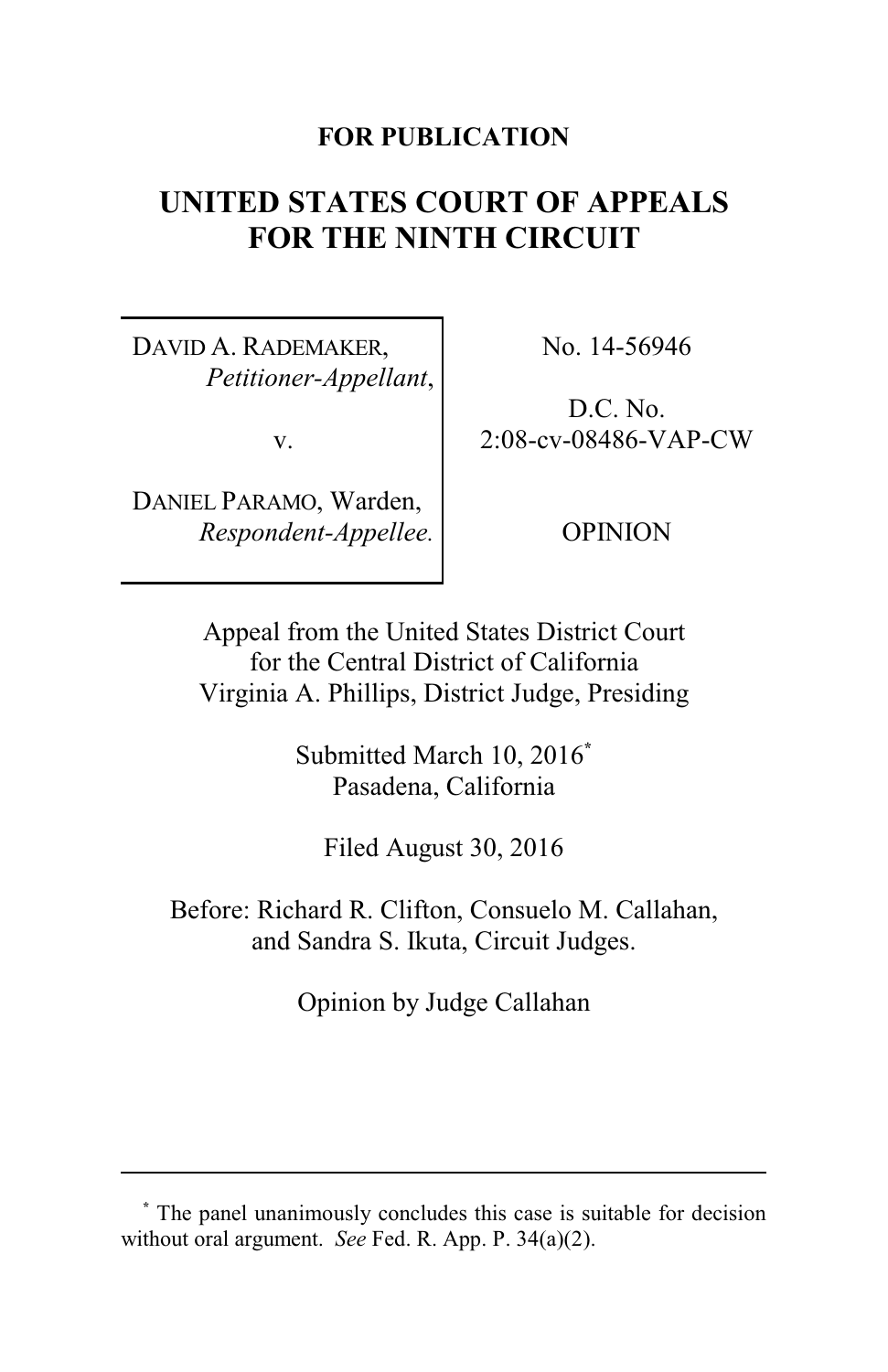# **SUMMARY\*\***

## **Habeas Corpus**

The panel affirmed the district court's denial of David Rademaker's habeas corpus petition challenging his California state conviction for first-degree murder with a special circumstance for committing the murder during the commission of a kidnapping.

The jury found the special circumstance based on an erroneous jury instruction regarding the element of asportation. The panel held that the California Court of Appeal's determination that the instructional error was harmless beyond a reasonable doubt was not an objectively unreasonable application of *Chapman v. California*, 386 U.S. 18 (1967).

#### **COUNSEL**

Tracy J. Dressner, La Crescenta, California, for Petitioner-Appellant.

Allison H. Chung, Deputy Attorney General; Stephanie C. Brenan, Supervising Deputy Attorney General; Lance E. Winters, Senior Assistant Attorney General; Gerald A. Engler, Chief Assistant Attorney General; Kamala D. Harris, Attorney General; Office of the Attorney General, Los Angeles, California, for Respondent-Appellee.

This summary constitutes no part of the opinion of the court. It has been prepared by court staff for the convenience of the reader.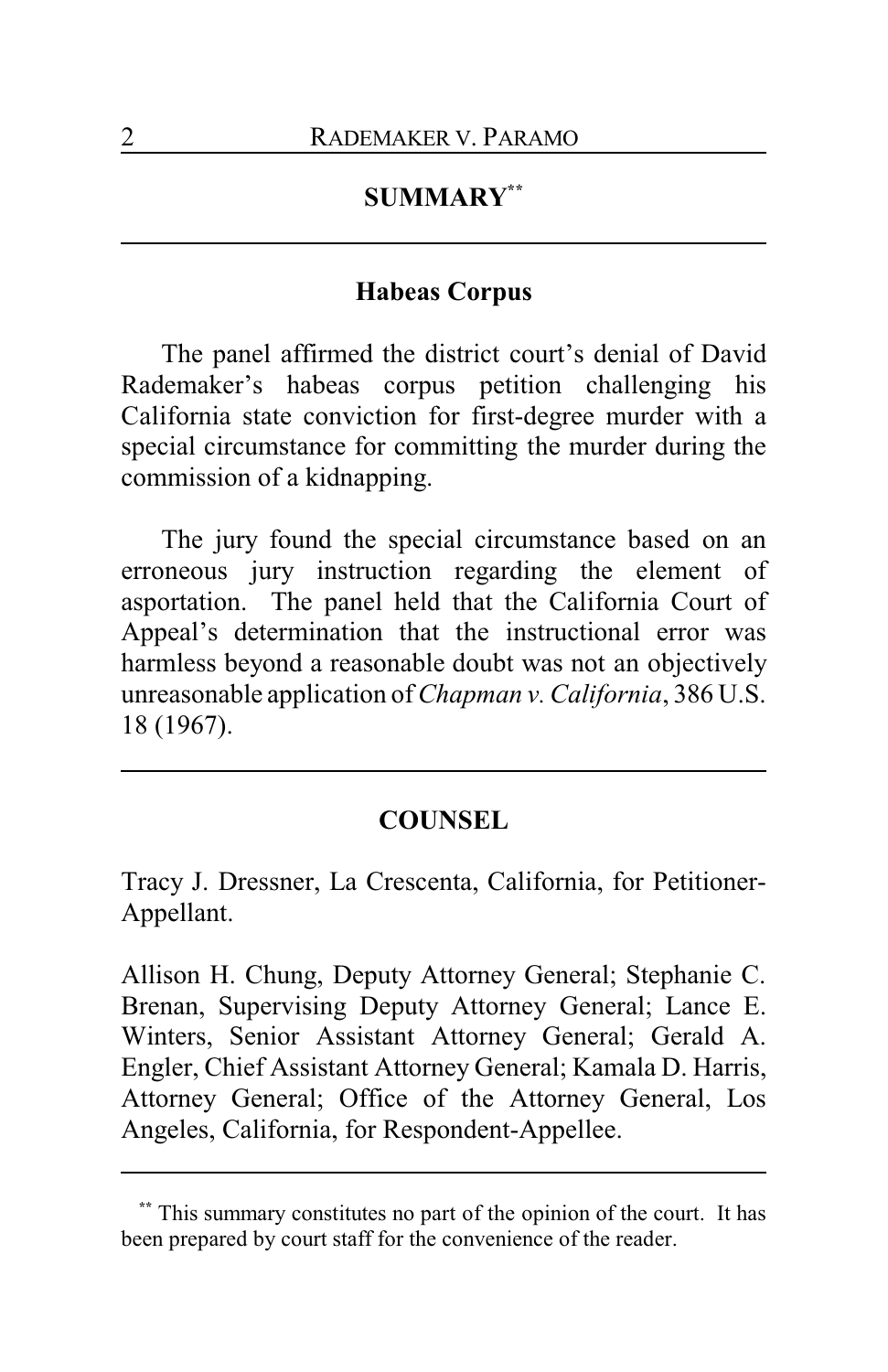### **OPINION**

## CALLAHAN, Circuit Judge:

Kimberly Pandelios disappeared on February 27, 1992. In March 1993, hikers discovered some of her remains in the Angeles National Forest but her disappearance remained a mystery until 2004, when evidence surfaced linking David Rademaker to her death. At Rademaker's trial, the evidence established that Rademaker lured Pandelios to a secluded location on the Angeles Crest Highway for a photo shoot, then abducted and drowned her in a nearby creek. A jury convicted Rademaker of first-degree murder. Based on an erroneous jury instruction regarding the element of asportation, the jury also found true the special circumstance that Rademaker committed the murder during the commission of a kidnapping. The California Court of Appeal affirmed the conviction on direct appeal. *People v. Rademaker*, No. B190134, 2007 WL 1982272 (Cal. Ct. App. July 10, 2007), *modified on denial of reh'g* (July 27, 2007). Applying *Chapman v. California*, 386 U.S. 18, 24 (1967), the court found the instructional error "harmless beyond a reasonable doubt" under state law. On habeas review and subject to the Antiterrorism and Effective Death Penalty Act (AEDPA), 28 U.S.C. § 2254(d), we must decide whether the state court's harmless-error determination was objectively unreasonable. We hold that it was not.

### I. Background

A.

Pandelios, an aspiring model, was 21 years old when she answered a modeling recruitment advertisement placed by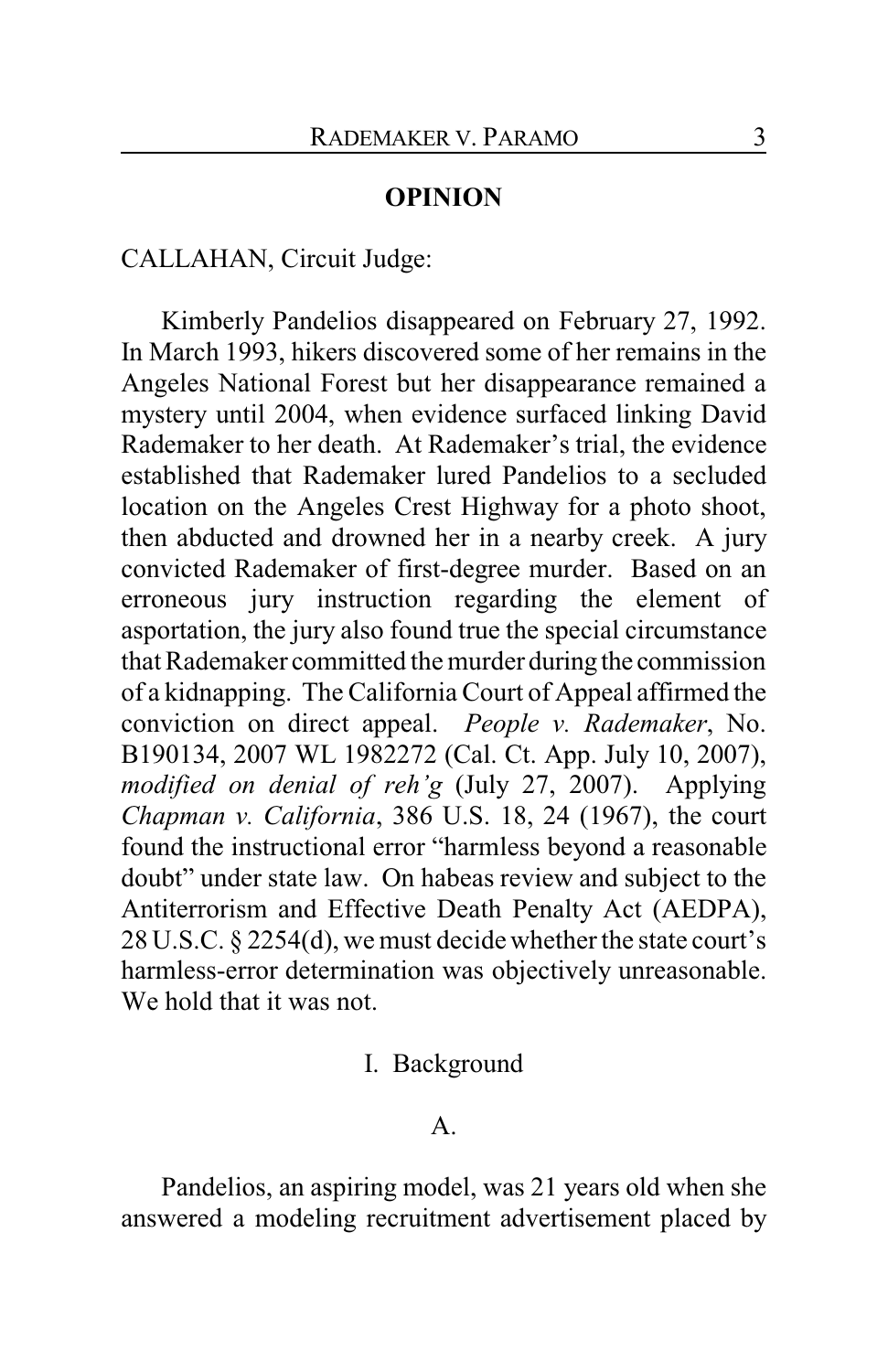someone purporting to be a magazine photographer. The photographer turned out to be Rademaker, who was 28 years old, and the photo shoot a ruse to demand sex. **<sup>1</sup>** Pandelios agreed to meet Rademaker on February 27, 1992. That day, she was seen wearing a blue suit, white blouse, and high heels.

About 1 p.m., Pandelios drove her car to meet Rademaker at a location on the Angeles Crest Highway, near the Angeles National Forest. When the two met, Rademaker made a sexual overture, which Pandelios rebuffed. After overpowering and anally penetrating her, he pushed her head into a creek and drowned her.

Later that evening, a Los Angeles deputy sheriff spotted Pandelios's car parked on the shoulder of the Angeles Crest Highway, just north of the Monte Cristo campground. The car appeared to be vacant and in good condition. Some time later, Rademaker returned to the car with C.H., a 14-year-old girl with whom he had developed a sexual relationship. Unaware of the murder, C.H. watched as Rademaker squirted charcoal lighter fluid inside the car and lit it on fire. The blaze eventually caught the attention of a second deputy sheriff, who noticed that the fire emanated from the front passenger side rather than from the engine compartment, indicating an intent to destroy evidence or to commit suicide.

**<sup>1</sup>** According to testimony from Richard Albertini, whom Rademaker befriended in the mid-1980s, Rademaker was involved in a prostitution outcall business. He would place advertisements in *LA Express* with pictures of nearly nude girls along with a phone number. After a potential customer left a message at the phone number in the ad, Rademaker would vet the customer and then return the call using a router so his phone call could not be traced. Rademaker would then arrange a meeting between the prostitute and the customer.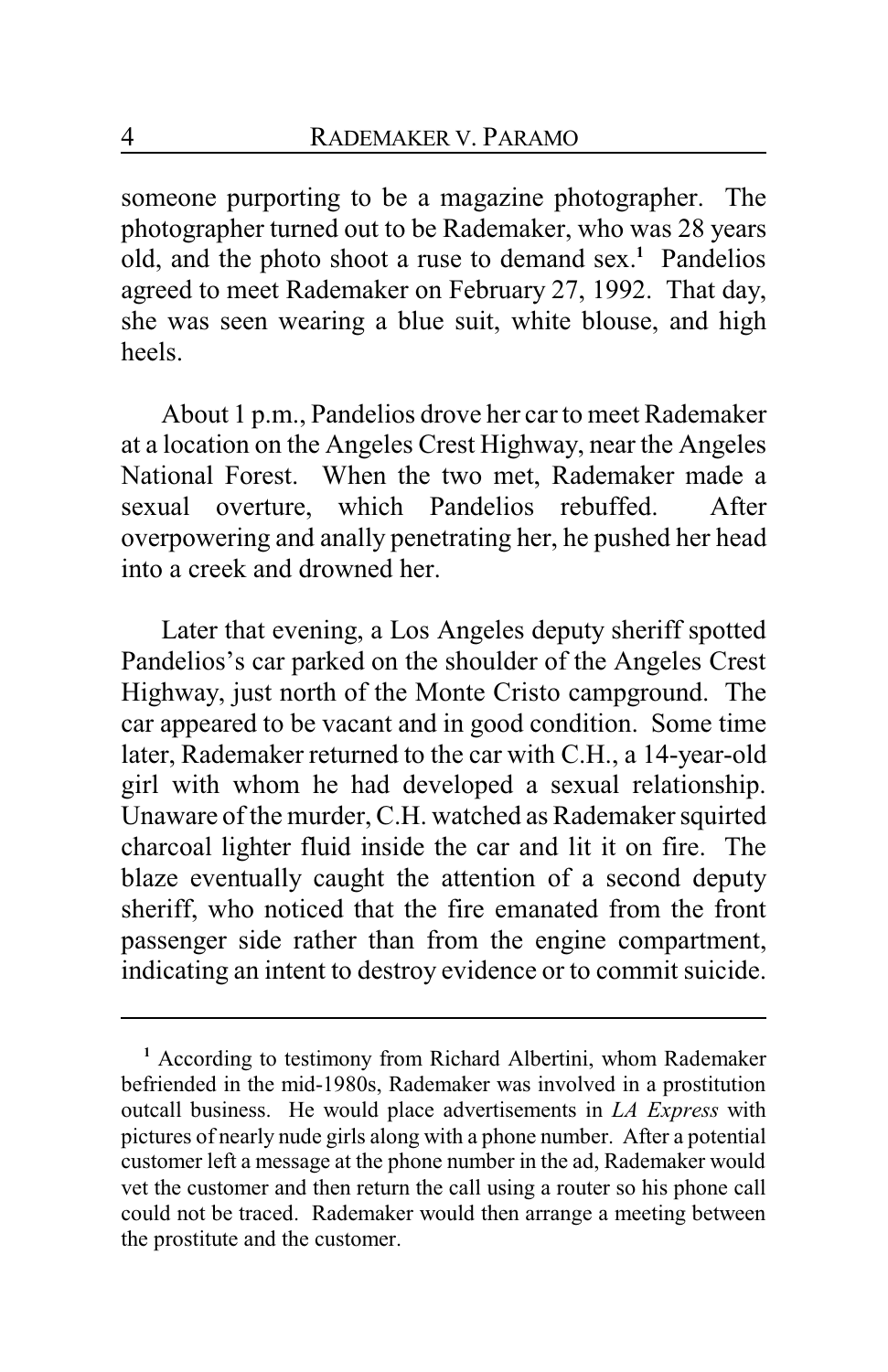In the days that followed, police recovered an empty charcoal lighter fluid container, a plastic lighter and a handcuff key—all observed in the vicinity of Pandelios's car. A month later, hikers found Pandelios's appointment book at the bottom of a bridge, next to a nearby creek.

It took a year for anyone to discover Pandelios's remains, however. In March 1993, hikers discovered her skull and pelvic bone in an isolated, wooded area near the Monte Cristo campground. The area, known as the "cement slab," included a creek or stream bed. A bra similar to Pandelios's was found in the vicinity of the skull, as well as pantyhose. Both bra straps had been severed by a sharp object like a knife, razor or scissors, enabling the bra to be removed if the victim's hands were bound or handcuffed. The pantyhose had also been severed by a sharp object.

In March 1993, a forensic anthropologic recovery team investigated the location where the skull had been recovered and found Pandelios's fractured mandible**<sup>2</sup>** as well as a pair of handcuffs, hair, fabric, and Pandelios's ring and earrings. Two years later, a leg bone was found in the creek near the "cement slab"

Pandelios's case went cold. In January 2004, just after Rademaker was released from prison for unrelated crimes, the cold case unit coincidentally began looking into Pandelios's disappearance. Police learned that during the course of a sexual relationship with M.K., another 14-year-old girl,

**<sup>2</sup>** According to the stipulated findings of a dental expert, blows from a small, hard round object could have caused the fracturing of the front part of the jaw and the fracturing and chipping of several teeth. The expert also found that these injuries likely occurred around the time of death.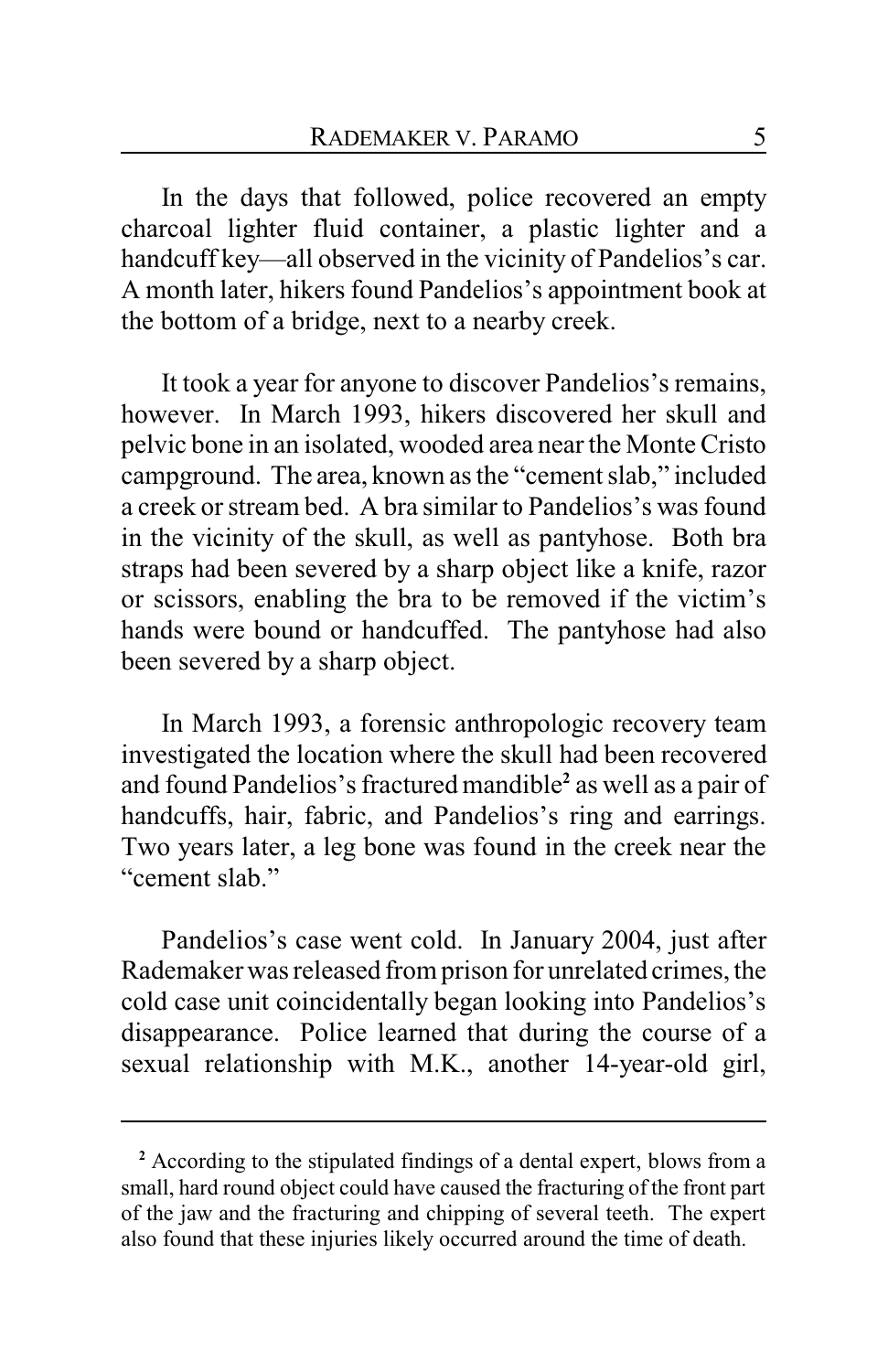Rademaker drove M.K. to the Angeles Forest and confessed to sodomizing and murdering "a blonde model that he met through a personal ad."**<sup>3</sup>** Rademaker told M.K. that the murder was featured on *Unsolved Mysteries* but that the show got it wrong because it reported that the suspects were tattooed bikers.

Police also contacted C.H., whose name appeared in Pandelios's case file and was described as a girlfriend of Rademaker at the time Pandelios disappeared. C.H. cooperated with law enforcement to elicit a confession from Rademaker. During recorded conversations, Rademaker admitted that he had set fire to the car while C.H. was present. Police arrested Rademaker during the course of this surveillance.

#### B.

Rademaker was indicted for Pandelios's murder. The prosecution alleged that the murder took place during the commission of a kidnapping, a special circumstance charged under California Penal Code § 190.2(a)(17)(B) and requiring proof of asportation—i.e., the "carrying away of the victim." *Laurel v. Superior Court of Los Angeles Cty.*, 255 Cal. App. 2d 292, 298 (1967); *see* Cal. Penal Code § 207(a) ("Every person who forcibly . . . steals or takes, or holds, detains, or arrests any person in this state, and carries the person . . . into another part of the same county, is guilty of kidnapping."). At the time, California Jury Instruction–Criminal No. 9.50

**<sup>3</sup>** Although it was alleged that the murder was committed while Rademaker engaged in unlawful sodomy, the jury found this special circumstance not true. *Rademaker*, 2007 WL 1982272, at \*1 n.2;*see* Cal. Penal Code § 190.2(a)(17)(D).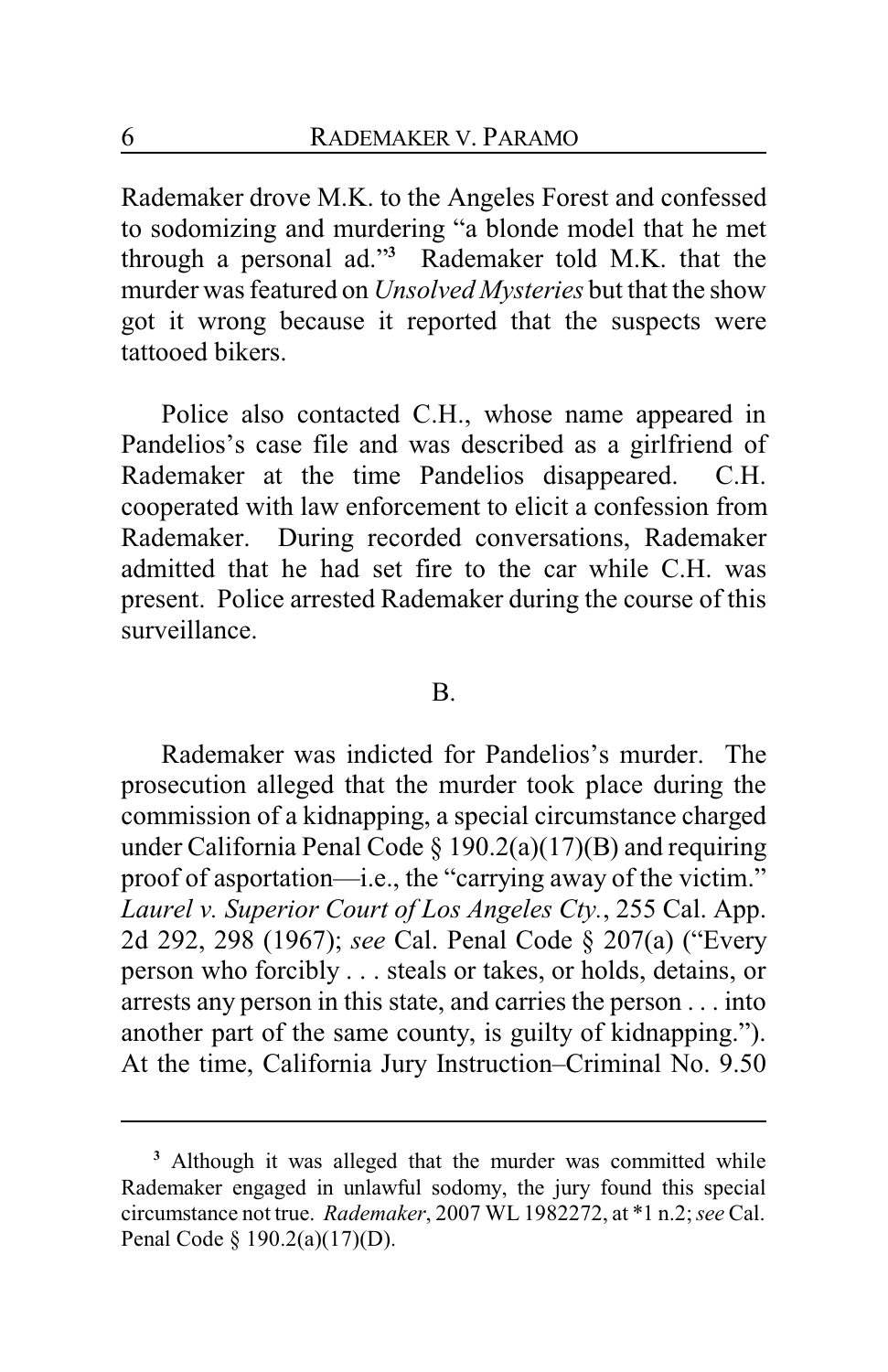defined asportation as the movement of a victim "for a substantial distance, that is, a distance more than slight or trivial." *Rademaker*, 2007 WL 1982272, at \*5 (quoting CALJIC 9.50 (6th ed. 1996)). The definition was based on state supreme court precedent. *People v. Caudillo*, 21 Cal. 3d 562, 572 (1978) (citing *People v. Stanworth*, 11 Cal. 3d 588, 601 (1974)).

The California Supreme Court enlarged the definition of asportation in 1999, overruling*Caudillo*. *People v. Martinez*, 20 Cal. 4th 225, 237–38 & n.6 (1999). In *Martinez*, the court adopted a totality of the circumstances standard, holding that factors other than actual distance may be relevant to asportation. *Id.* California Jury Instruction–Criminal No. 9.50 was thus revised to conform to *Martinez.* The new version stated in pertinent part:

> A movement that is only for a slight or trivial distance is not substantial in character. In determining whether a distance that is more than slight or trivial is substantial in character, you should consider the totality of the circumstances attending the movement, including but not limited to, the actual distance moved, or whether the movement increased the risk of harm above that which existed prior to the movement, or decreased the likelihood of detection, or increased both the danger inherent in a victim's foreseeable attempt to escape and the attacker's enhanced opportunity to commit additional crimes.

CALJIC No. 9.50 (1999 rev.). The comment to the revision admonished: "This 1999 revision cannot be applied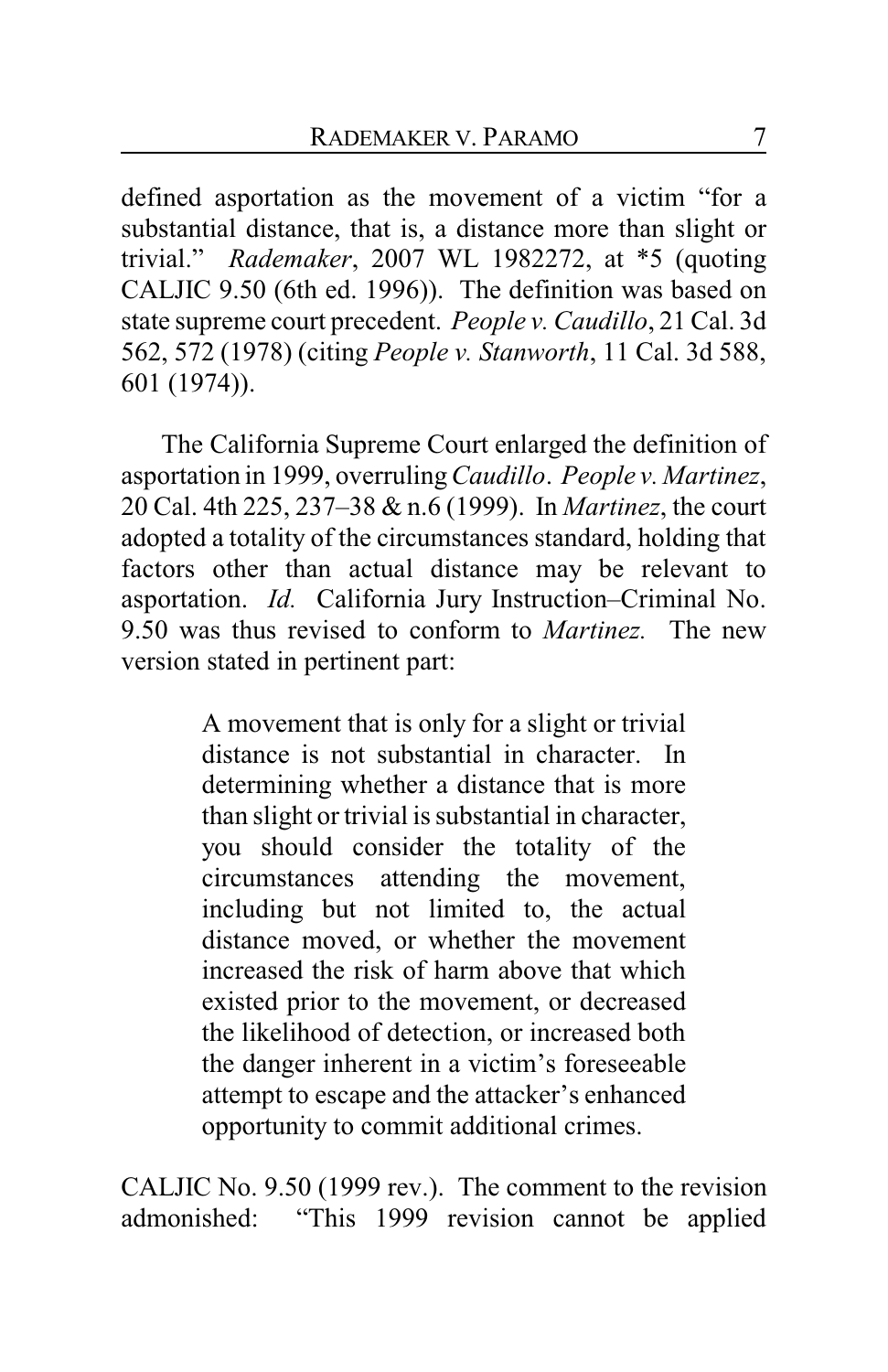retroactively." *Id.* (citing *Martinez*); *see Martinez*, 20 Cal. 4th at 240–41.

At the close of evidence, the trial judge sua sponte charged the jury using the revised instruction even though the instruction was not in effect at the time of the murder. In 2006, a jury found Rademaker guilty of murder. Cal. Penal Code  $§$  187(a). As to the special circumstance, the jury applied the court's instruction and found that the evidence proved kidnapping beyond a reasonable doubt. The trial court sentenced Rademaker to life without the possibility of parole based on this finding.

Rademaker appealed, principally contending that he was prejudiced by the trial judge's use of the 1999 instruction. The California Court of Appeal unanimously affirmed his conviction in a reasoned (unpublished) decision. *Rademaker*, 2007 WL 1982272. The court held that the trial court's instruction was erroneous as a matter of state law, then applied the Supreme Court's harmless-error rule established in *Chapman. Id.* at \*4–8 & n.6. The court determined:

> Although the precise spot of her murder was not pinpointed, it was reasonable for the jury to infer that [Rademaker]'s intent was to kill Pandelios far from prying eyes and that having selected the spot that suited his nefarious purpose, [Rademaker] did not intend to drag the body for any great distance. Accordingly, the jury was entitled to find [Rademaker] murdered Pandelios at some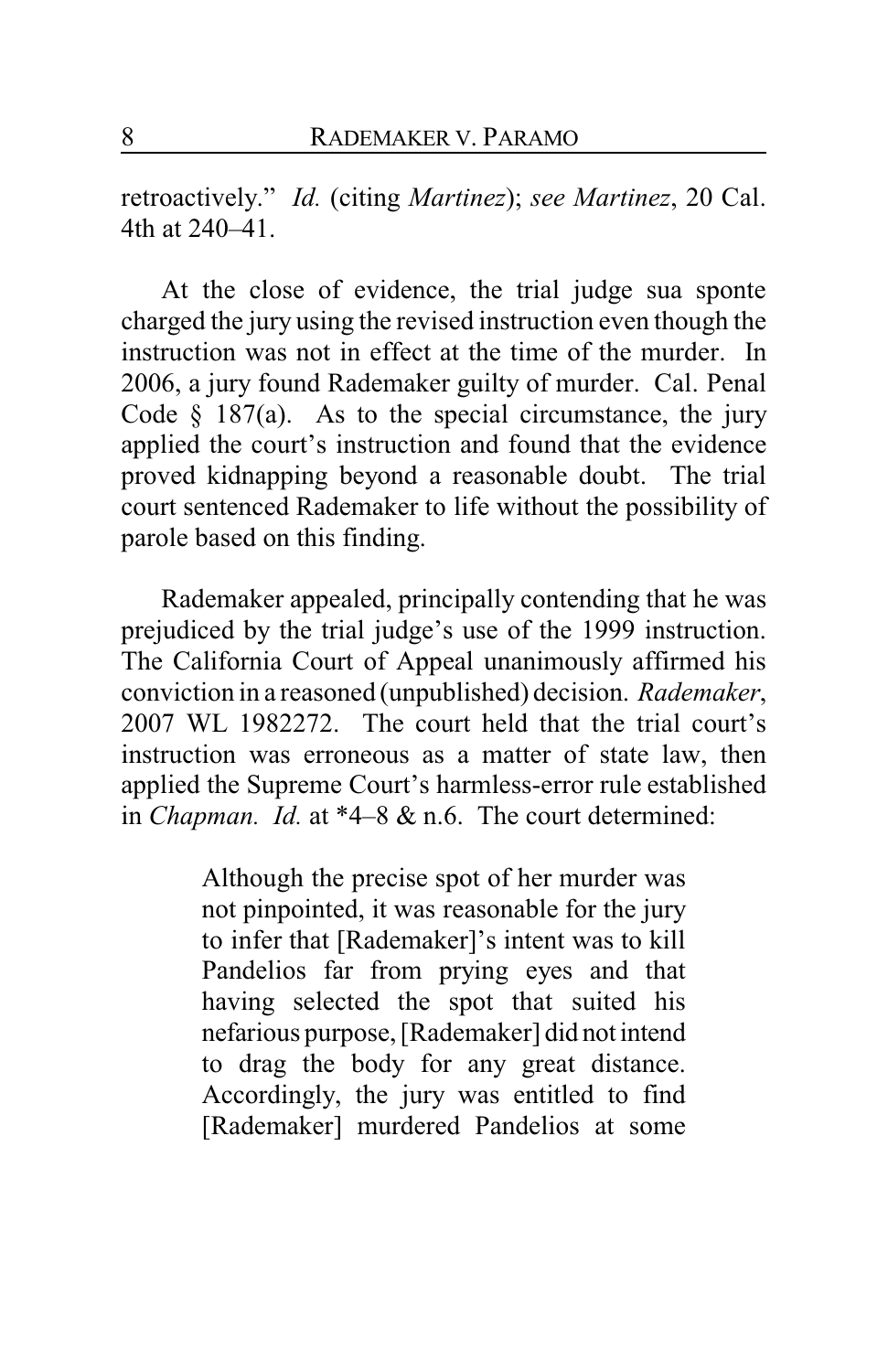spot not far from the cement slab, which was at least a mile from where [he] abducted her.

*Id.* at \*8.

Rademaker appealed the decision to the California Supreme Court, but the court denied review of his claims on October 17, 2007. On habeas review, the district court denied relief under AEDPA. This timely appeal followed.

## II. Standard of Review

Rademaker filed his petition for habeas corpus after April 24, 1996, therefore AEDPA applies to his claim of instructional error. *Mann v. Ryan*, — F.3d —, 2016 WL 3854234, at \*6 (9th Cir. 2016) (en banc). Where a claim is adjudicated on the merits in state court, we review that claim to determine whether its adjudication was "contrary to, or involved an unreasonable application of, clearly established Federal law, as determined by the Supreme Court of the United States," or (2) was "based on an unreasonable determination of the facts in light of the evidence presented in the State court proceeding." 28 U.S.C. § 2254(d); *Davis v. Ayala*, 135 S. Ct. 2187, 2198 (2015). "We review the last reasoned state court decision according to this deferential standard." *Mann*, 2016 WL 3854234, at \*6. We review de novo the district court's application of AEDPA to that decision. *Id.*

Under AEDPA's "contrary to" clause, we examine whether "the state court arrives at a conclusion opposite to that reached by [the Supreme] Court on a question of law or if the state court decides a case differently than [the Supreme] Court has on a set of materially indistinguishable facts."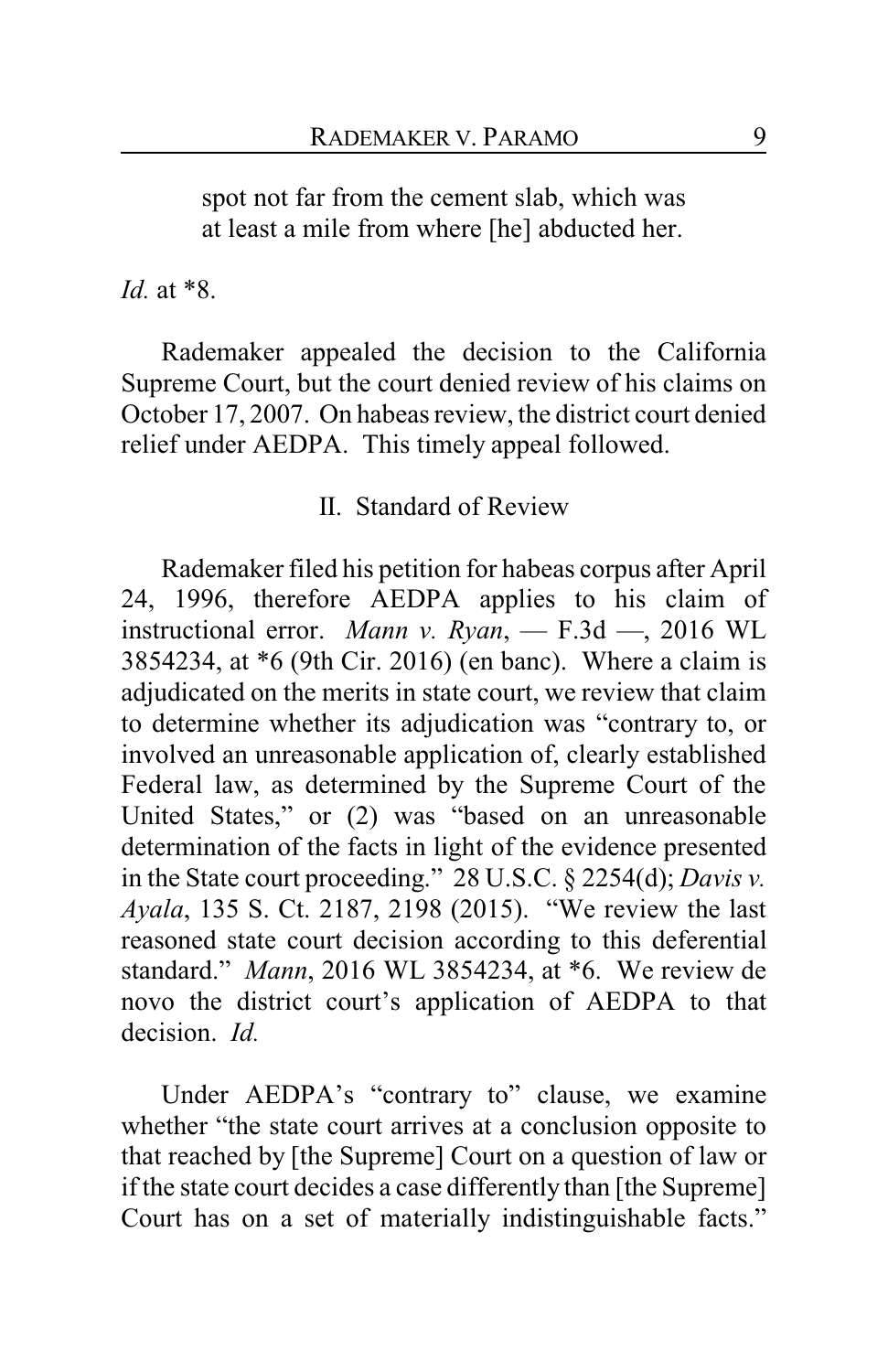*Mann*, 2016 WL 3854234, at \*7 (alterations in original) (quoting *Williams v. Taylor*, 529 U.S. 362, 412–13 (2000)). Under the "unreasonable application" clause, "[we] must determine what arguments or theories supported or . . . could have supported<sup>[]</sup> the state court's decision; and then [we] must ask whether it is possible fairminded jurists could disagree that those arguments or theories are inconsistent with the holding in a prior decision of [the Supreme] Court." *Harrington v. Richter*, 562 U.S. 86, 102 (2011). The inquiry requires us to determine whether a petitioner has shown that the state court applied a clearly established Supreme Court holding "in an 'objectivelyunreasonable' manner"—i.e., "the state court's decision to reject his claim 'was so lacking in justification that there was an error well understood and comprehended in existing law beyond any possibility for fairminded disagreement.'" *Ayala*, 135 S. Ct. at 2198–99 (quoting *Mitchell v. Esparza*, 540 U.S. 12, 18 (2003) (per curiam); *Richter*, 562 U.S. at 103).

#### III. Analysis

There is no dispute that the trial court erred in using the expanded, non-retroactive asportation instruction. The error, Rademaker contends, violated his federal constitutional rights. We need not resolve that contention. Because the California Court of Appeal applied *Chapman*, we may assume that it found the trial court's error to be a federal constitutional error. *See Martinez*, 20 Cal. 4th at 238–41(holding that retroactive application of the revised kidnapping instruction was barred by the federal Due Process Clause); *see also Ayala*, 135 S. Ct. at 2195, 2197 (making a similar assumption when the state court applied *Chapman* without deciding whether an error violated the federal Constitution). Thus, the only question raised by this appeal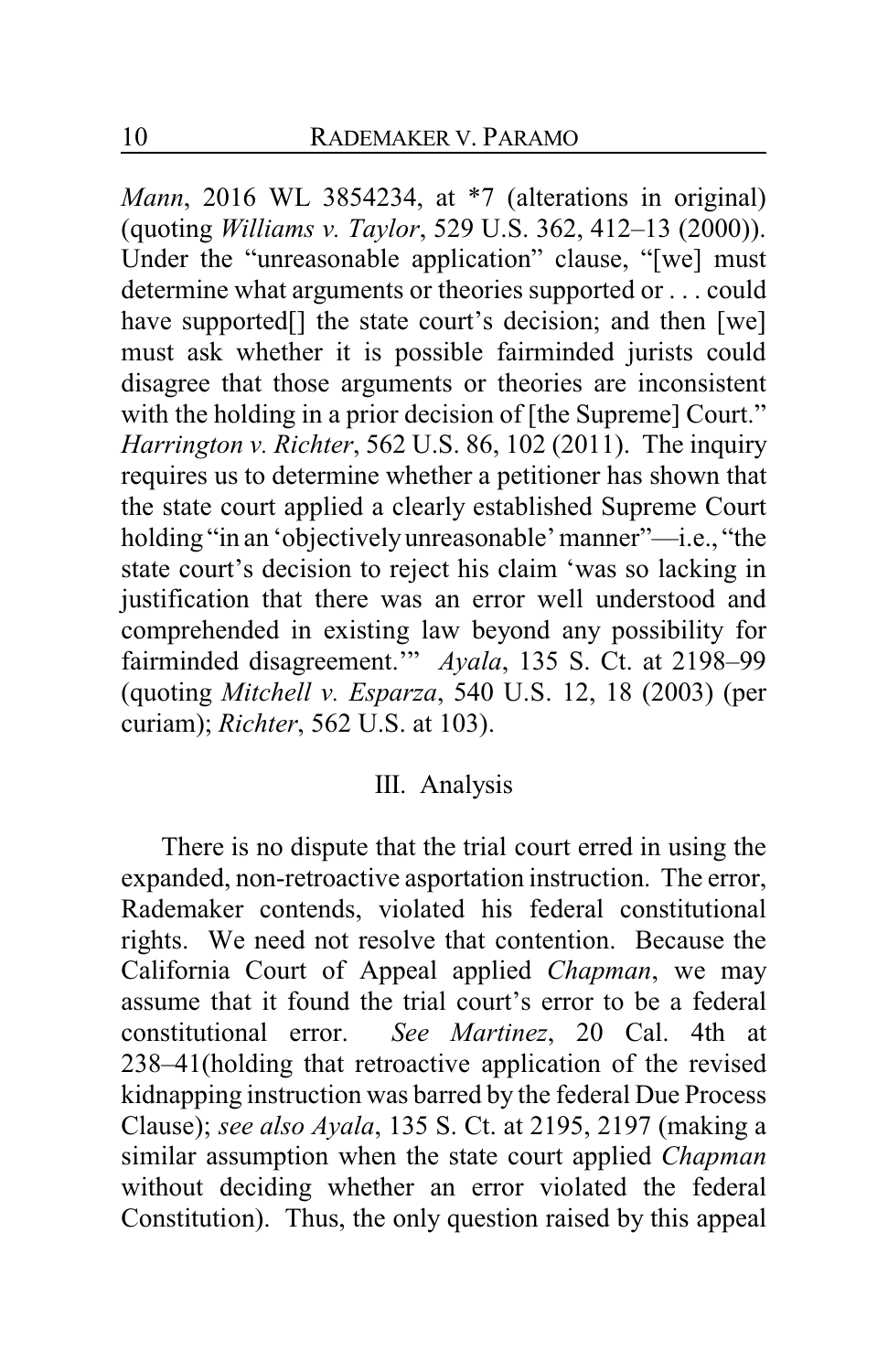is whether the California Court of Appeal reasonably concluded that the error was "harmless beyond a reasonable doubt." *Chapman*, 386 U.S. at 24.

"When a *Chapman* decision is reviewed under AEDPA, 'a federal court may not award habeas relief under § 2254 unless *the harmlessness determination itself* was unreasonable.'" *Ayala*, 135 S. Ct. at 2199 (quoting *Fry v. Pliler*, 551 U.S. 112, 119 (2007)). As the California Court of Appeal found, the trial court's use of the expanded definition of asportation was an error of state law. Assuming that the error is also a federal constitutional error, however, the error did not prejudice Rademaker since the jury would have properly convicted him of kidnapping—under either definition of asportation—if it found the victim was moved a "substantial distance" of at least 200 feet. *Rademaker*, 2007 WL 1982272, at \*7. Critically, the circumstantial evidence cited by the court showed that Rademaker moved Pandelios roughly one to one and one-half miles. *Id.* at \*7–8. **<sup>4</sup>** The evidence included testimony about Rademaker's regular visits to the Angeles National Forest in his SUV; the timing and location of Pandelios's disappearance, which occurred on the very day she was scheduled to meet Rademaker for a photo shoot in the vicinity of the forest; and the discovery of Pandelios's car parked about a mile or a mile and a half from the handcuffs, Pandelios's remains and her personal effects. *Id*. In light of this evidence, it was not objectively unreasonable for the state appellate court to conclude that the

**<sup>4</sup>** The California Court of Appeal observed that "[Rademaker] did not challenge the evidence of the distances involved, nor did he contest that the actual distance the victim was moved was substantial in character." *Id.* at \*5. At trial, however, Rademaker contested that Pandelios was moved against her will.